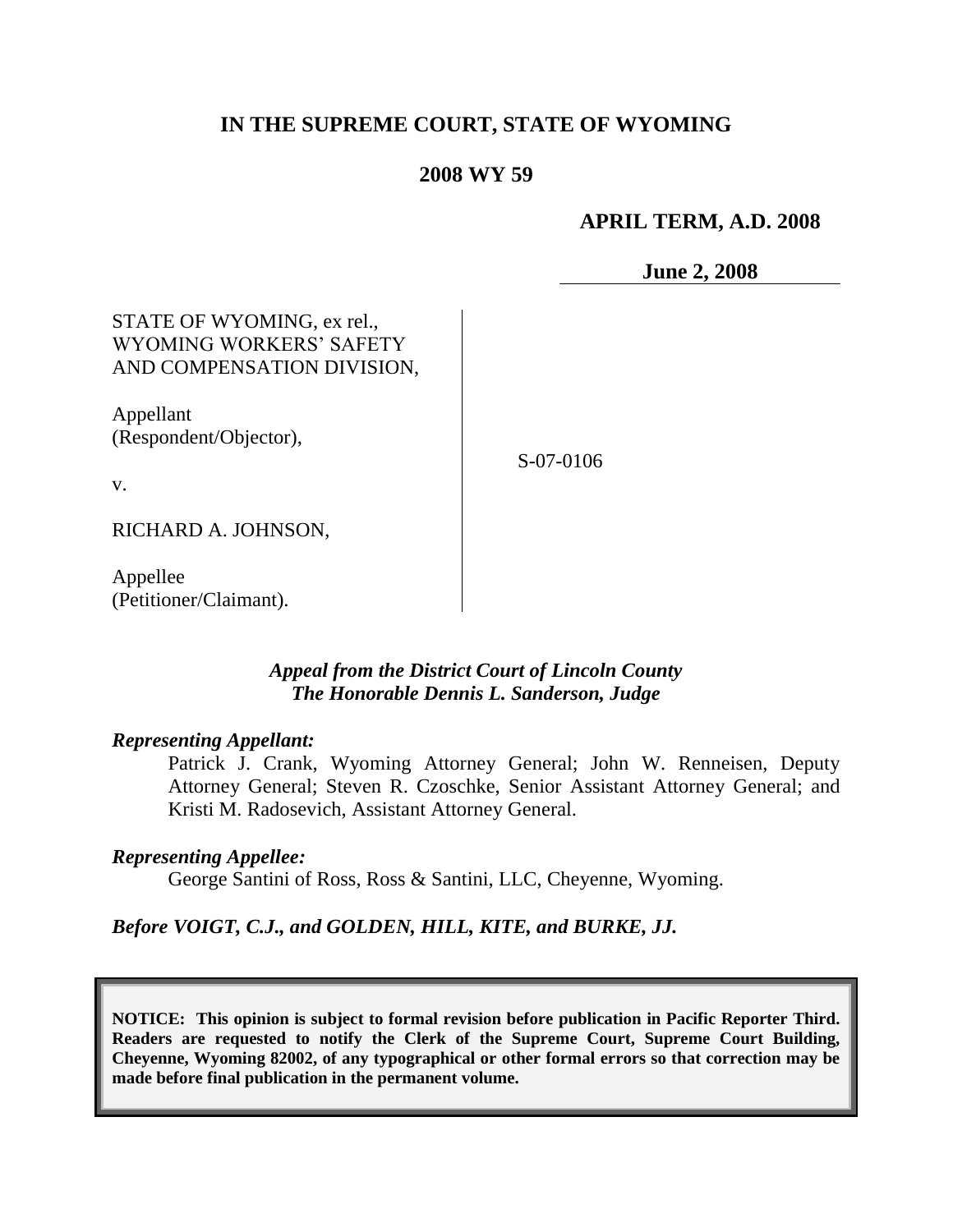# **VOIGT**, **Chief Justice**.

[¶1] The Workers' Safety and Compensation Division (the Division) appeals the district court Order Reversing the Decision of the Hearing Officer in a workers' compensation case. The district court reversed an Office of Administrative Hearings (OAH) decision upholding the Division's denial of permanent total disability (PTD) benefits to Appellee Richard Johnson. We affirm the district court's reversal and remand to the district court for remand to the Division for further consideration.

## **ISSUE**

[¶2] Did the hearing officer err when he determined that the Division could take household income attributable to Appellee's wife into account when considering Appellee's petition for permanent disability benefits?<sup>1</sup>

## **FACTS**

[¶3] The facts of this case are not in dispute. Appellee was injured on the job in 1984 and was determined to be permanently and totally disabled in 1993. Appellee applied for extended PTD benefits and received those benefits through August of 2005, when the Division denied his application for extended PTD benefits on the basis that his "combined household income exceeded [his] combined household expenses[.]" The OAH held an evidentiary hearing on June 1, 2006, and upheld the Division's denial in an order dated July 3, 2006. Appellee petitioned for judicial review and the district court issued an order reversing the OAH decision on April 5, 2007.

## **STANDARD OF REVIEW**

[¶4] We review an agency action directly, without deference to the district court's determination. *Atchison v. Career Servs. Council of Wyo.*, 664 P.2d 18, 20 (Wyo. 1983). We are governed by the same rules of review as the district court. *Id*. W.R.A.P. 12.09(a) limits our consideration to the issues set forth in Wyo. Stat. Ann. § 16-3-114(c) (LexisNexis 2007). The statute states:

> (c) To the extent necessary to make a decision and when presented, the reviewing court shall decide all relevant questions of law, interpret constitutional and statutory provisions, and determine the meaning or applicability of the terms of an agency action. In making the following

<sup>1</sup> Appellee also raises the sub-issue of the constitutionality of the Division's interpretation. However, since we find for the Appellee based on the plain meaning of the statute, we do not reach that question here.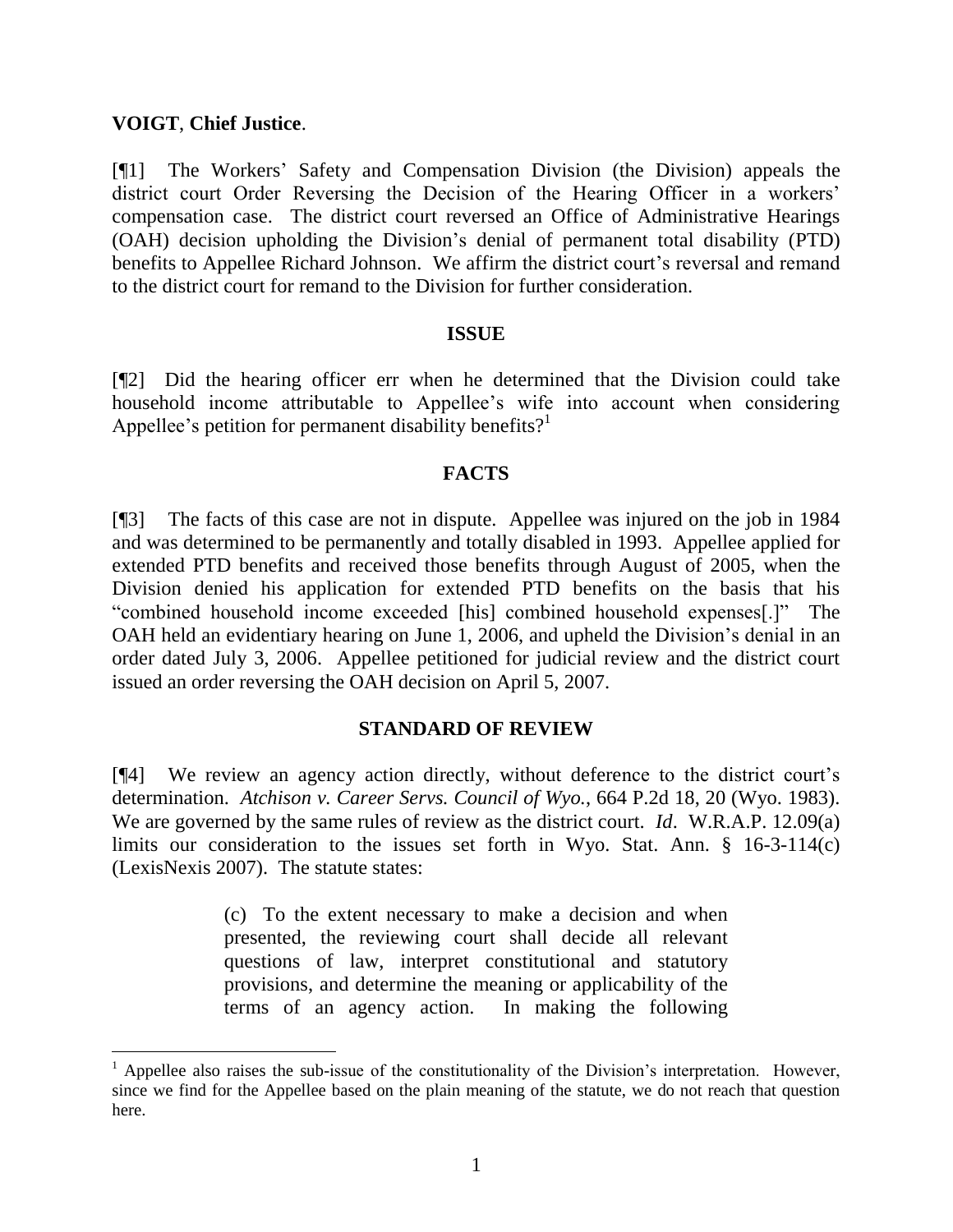determinations, the court shall review the whole record or those parts of it cited by a party and due account shall be taken of the rule of prejudicial error. The reviewing court shall:

(i) Compel agency action unlawfully withheld or unreasonably delayed; and

(ii) Hold unlawful and set aside agency action, findings and conclusions found to be:

(A) Arbitrary, capricious, an abuse of discretion or otherwise not in accordance with law;

(B) Contrary to constitutional right, power, privilege or immunity;

(C) In excess of statutory jurisdiction, authority or limitation or lacking statutory right;

(D) Without observance of procedure required by law; or

(E) Unsupported by substantial evidence in a case reviewed on the record of an agency hearing provided by statute.

[¶5] The parties agree that the only contested issue in this case is the interpretation of Wyo. Stat. Ann. § 27-14-403(g)(i)(C) (Michie 1987 replacement pamphlet), as it existed in 1993. The 1993 statute, the law in effect at the time Appellee was determined to be permanently and totally disabled, is the applicable law in this case. *DeLauter v. State ex rel. Wyo. Workers' Comp. Div.*, 994 P.2d 934, 937 (Wyo. 2000). Interpretation of a statute is an issue of law, and our review on such issues is *de novo*. *Chavez v. Mem'l Hosp. of Sweetwater County*, 2006 WY 82, ¶ 6, 138 P.3d 185, 188 (Wyo. 2006).

# **DISCUSSION**

[¶6] The hearing examiner in this case quite clearly considered Appellee's wife's income when he determined Appellee's eligibility for benefits. The examiner stated:

> If [Appellee's wife]'s income is not included, there is no question that [Appellee] would be entitled to the maximum amount of extended PTD benefits. However, case law is quite clear the law in effect at the time a person becomes PTD applies and the law in effect in 1993 required this Office to include all household income. Extended PTD benefits should therefore be denied.

[¶7] The law on extended PTD benefits at the time read, in relevant part, as follows: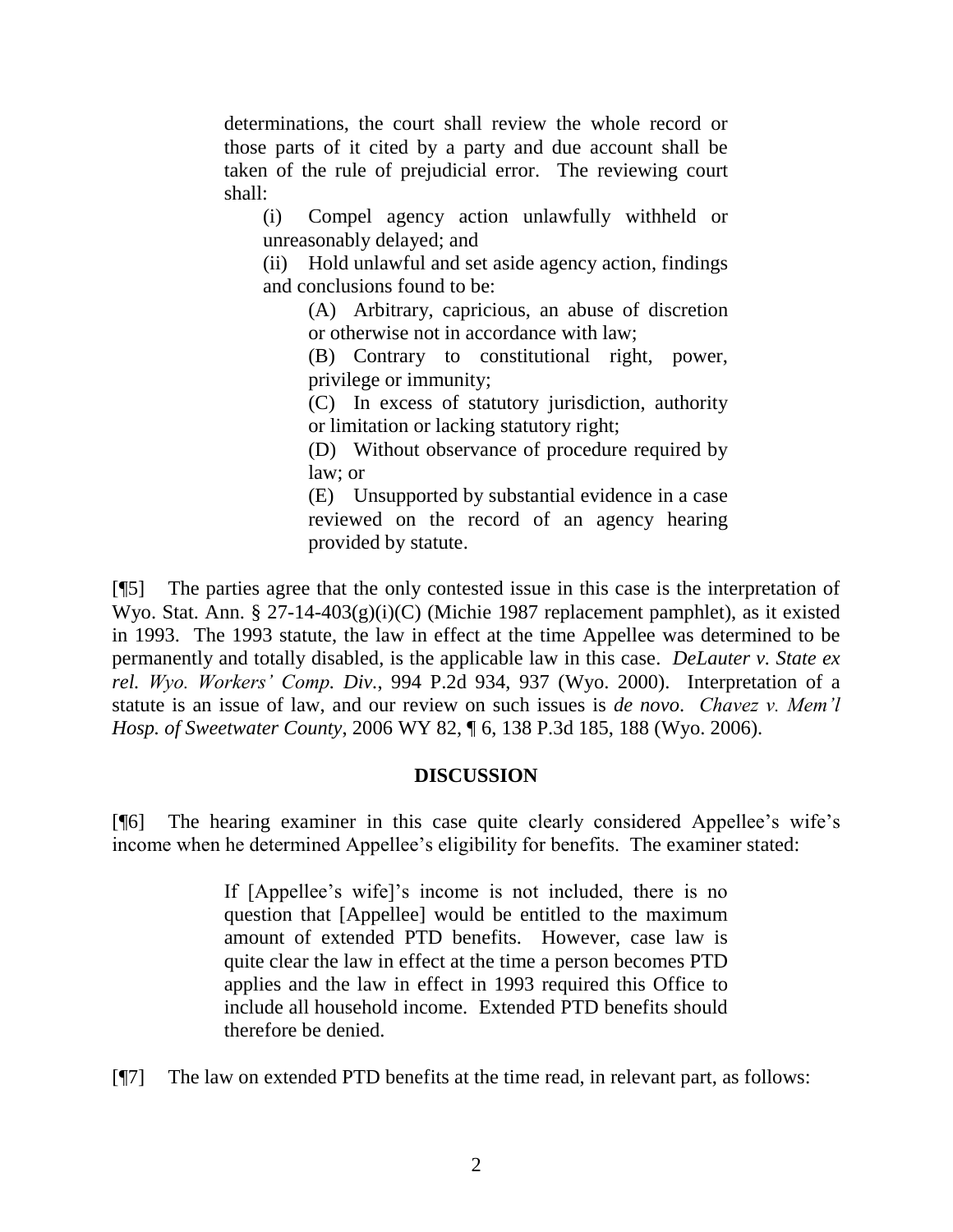(g) Following payment in full of any award, or if a lump sum settlement was made under subsection (f) of this section when the award would have been fully paid but for the lump sum settlement, to an employee for permanent total disability or to a surviving spouse for death of an employee, an additional award may be granted:

> (i) In the case of an employee subject to the following requirements and limitations which shall be met:

. . . . (C) The hearing examiner in determining entitlement under this paragraph shall consider income of the employee from all sources including active or passive income, household income and any monthly amount from any other governmental agency[.]

Wyo. Stat. Ann. § 27-14-403(g)(i)(C) (Michie 1987 replacement pamphlet).

 $[$ <del>[</del>[8] At issue in this case is the meaning of section  $(C)$  above. The Division contends that "household income" necessarily includes the income of all household members. Appellee responds that the phrase "income of the employee" necessarily restricts the subsequent types of income listed, including household income.

[¶9] We agree with the district court that Appellee's interpretation of the statute is correct. The plain language of the statute as well as subsequent legislative action support that conclusion. "In interpreting statutes, our primary consideration is to determine the legislature's intent. . . . We begin by making an inquiry respecting the ordinary and obvious meaning of the words employed according to their arrangement and connection." *Sponsel v. Park County*, 2006 WY 6, ¶ 9, 126 P.3d 105, 108 (Wyo. 2006). The disagreement here lies in that each party contends that the words "household income" attach to a different phrase in the sentence. Appellee reads the sentence to be a list of all types of "income of the employee" that must be considered, and suggests that "household income" can only refer to household income "of the employee." The Division, on the other hand, would have us read the entire sentence as one list requiring consideration of the "income of the employee from all sources" and "household income" separately.

[¶10] We find that Appellee's interpretation better reflects the plain meaning of the sentence. It is instructive to examine what happens to the rest of this sentence if it is not modified by the words "income of the employee." If "income of the employee" does not modify the phrase "any monthly amount from any other governmental agency," the phrase becomes nonsensical. Without the words "income of the employee" we cannot determine to what the "monthly amount" refers, nor can we glean to whom that amount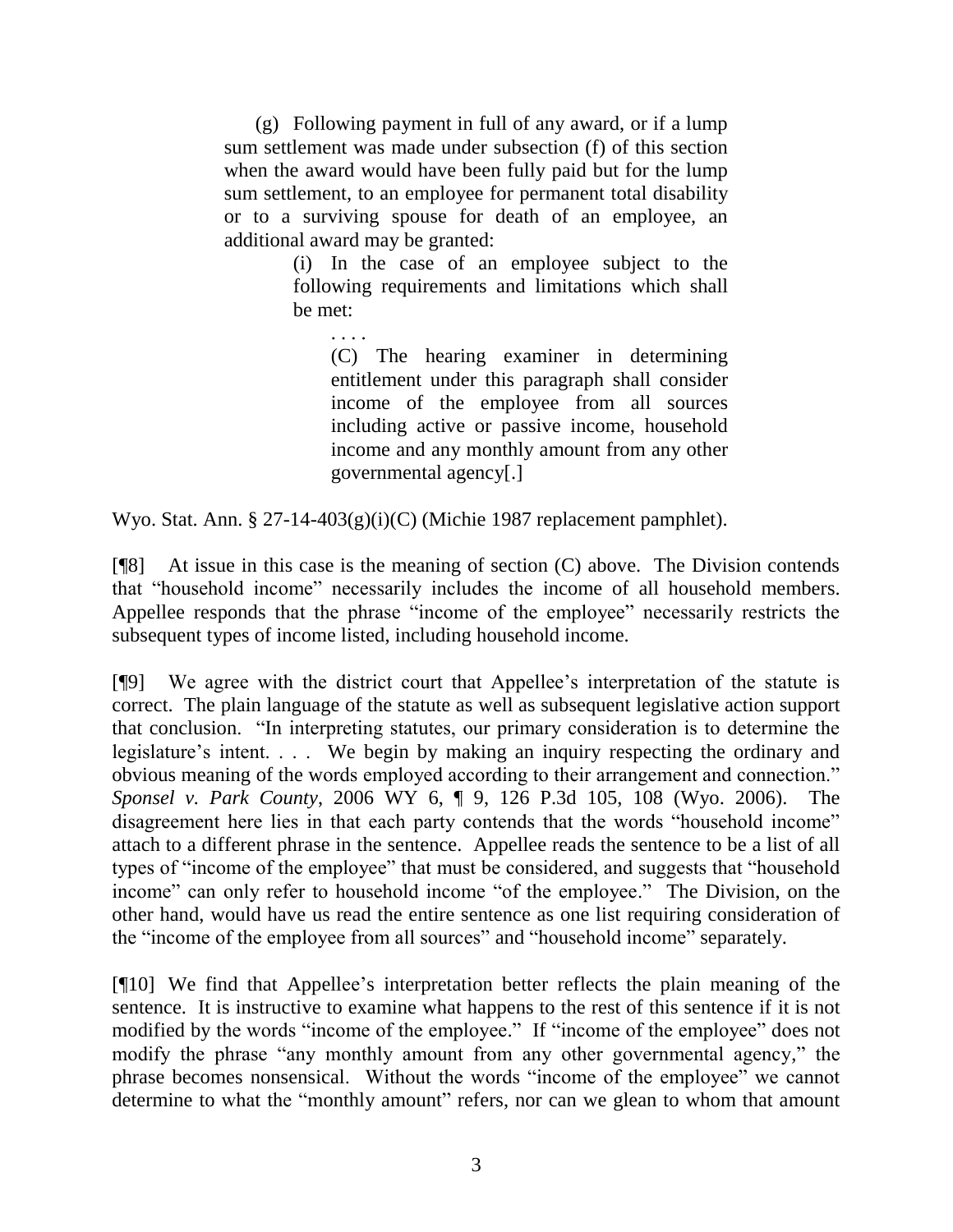might be directed in order to come into consideration by the hearing examiner. We will not interpret a statute in a way that renders any part of it meaningless or nonsensical. *Jones v. State*, 2006 WY 40, ¶ 12, 132 P.3d 162, 166 (Wyo. 2006). The phrase only makes sense if modified by the preceding words of the sentence to read, in essence "any monthly amount [of income of the employee] from any other governmental agency." The words "household income" must also then be modified, which would make sense of that phrase "household income [of the employee]." It was therefore improper for the Division to consider any household income, including spousal, not attributable to the Appellee.

[¶11] In addition, the legislature has made clear that Appellee's interpretation accurately reflects the intent of the law. In 1998 the legislature amended  $\S 27$ -14-403(g)(i)(C) to read as follows:

> (C) The division in determining entitlement under this paragraph shall consider the amount of the monthly award made to an injured worker pursuant to W.S. 27-14-403(a)(iv), all earned income of the injured worker, all employment based retirement income of the injured worker, all income derived by the injured worker as a result of the injury, excluding mortgage or any other loan credit insurance, or any supplemental income insurance purchased by or on behalf of the employee and any periodic payments from any other governmental entity to the injured worker. The division shall not consider any other income received by the injured worker or members of the injured worker's household[.]

Wyo. Stat. Ann. § 27-14-403 $(g)(i)(C)$  (Michie Supp. 1998). This amendment clearly excludes household income that was not "income of the employee" from consideration. The preamble to the session law in which the legislature adopted those changes specified the law's purpose as "clarifying which household income may and may not be used in calculating extended benefits." 1998 Wyo. Sess. Laws, Ch. 117. "While a preamble to a statute is not binding, it is worthy of consideration by the court in discerning the legislature's intention in adopting a statute." *Rawlinson v. Greer*, 2003 WY 28, ¶ 20, 64 P.3d 120, 124 (Wyo. 2003). The legislature denoted the change as a clarification of existing law regarding household income under this statute rather than a change in the status quo. The necessary inference is that the income of other household members has always been excluded from consideration.

[¶12] The district court also acted properly when it remanded this case to the Division for a new decision, as the law requires further proceedings. Wyo. Stat. Ann. § 27-14- 403(g) (Michie 1987 replacement pamphlet) states that the Division "may" grant an award of extended PTD benefits. The word "may" indicates that the Division has discretion in such matters. *Duncan v. Laramie County Cmty. Coll.*, 768 P.2d 593, 594